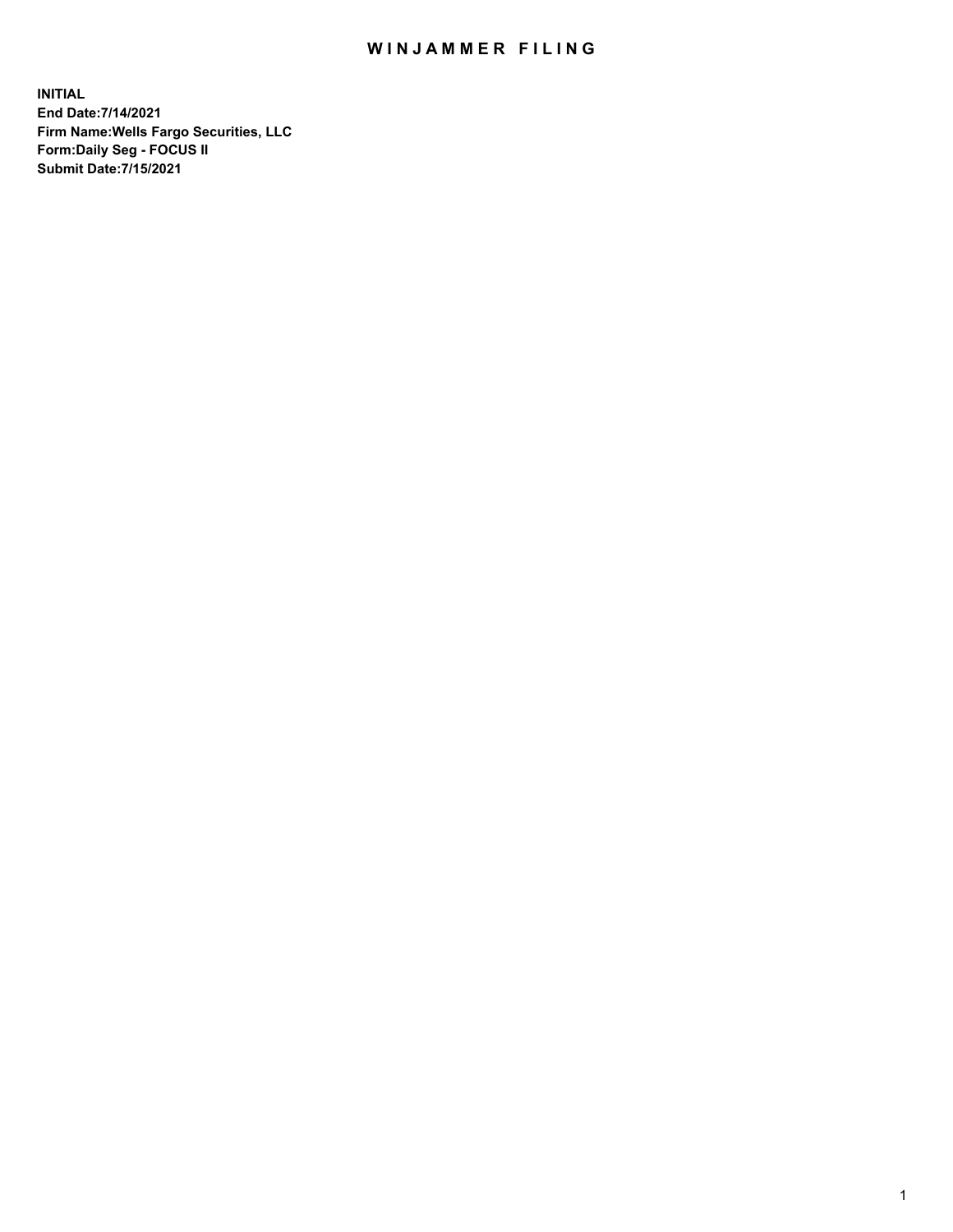**INITIAL End Date:7/14/2021 Firm Name:Wells Fargo Securities, LLC Form:Daily Seg - FOCUS II Submit Date:7/15/2021 Daily Segregation - Cover Page**

| Name of Company                                                                                                                                                                                                                                                                                                                | <b>Wells Fargo Securities LLC</b>                           |
|--------------------------------------------------------------------------------------------------------------------------------------------------------------------------------------------------------------------------------------------------------------------------------------------------------------------------------|-------------------------------------------------------------|
| <b>Contact Name</b>                                                                                                                                                                                                                                                                                                            | <b>James Gnall</b>                                          |
| <b>Contact Phone Number</b>                                                                                                                                                                                                                                                                                                    | 917-699-6822                                                |
| <b>Contact Email Address</b>                                                                                                                                                                                                                                                                                                   | james.w.gnall@wellsfargo.com                                |
| FCM's Customer Segregated Funds Residual Interest Target (choose one):<br>a. Minimum dollar amount: ; or<br>b. Minimum percentage of customer segregated funds required:% ; or<br>c. Dollar amount range between: and; or<br>d. Percentage range of customer segregated funds required between:% and%.                         | 270,000,000<br><u>0</u><br>0 <sub>0</sub><br>0 <sub>0</sub> |
| FCM's Customer Secured Amount Funds Residual Interest Target (choose one):<br>a. Minimum dollar amount: ; or<br>b. Minimum percentage of customer secured funds required:%; or<br>c. Dollar amount range between: and; or<br>d. Percentage range of customer secured funds required between:% and%.                            | 40,000,000<br><u>0</u><br>00<br>0 <sub>0</sub>              |
| FCM's Cleared Swaps Customer Collateral Residual Interest Target (choose one):<br>a. Minimum dollar amount: ; or<br>b. Minimum percentage of cleared swaps customer collateral required:% ; or<br>c. Dollar amount range between: and; or<br>d. Percentage range of cleared swaps customer collateral required between:% and%. | 375,000,000<br><u>0</u><br>0 <sub>0</sub><br>00             |

Attach supporting documents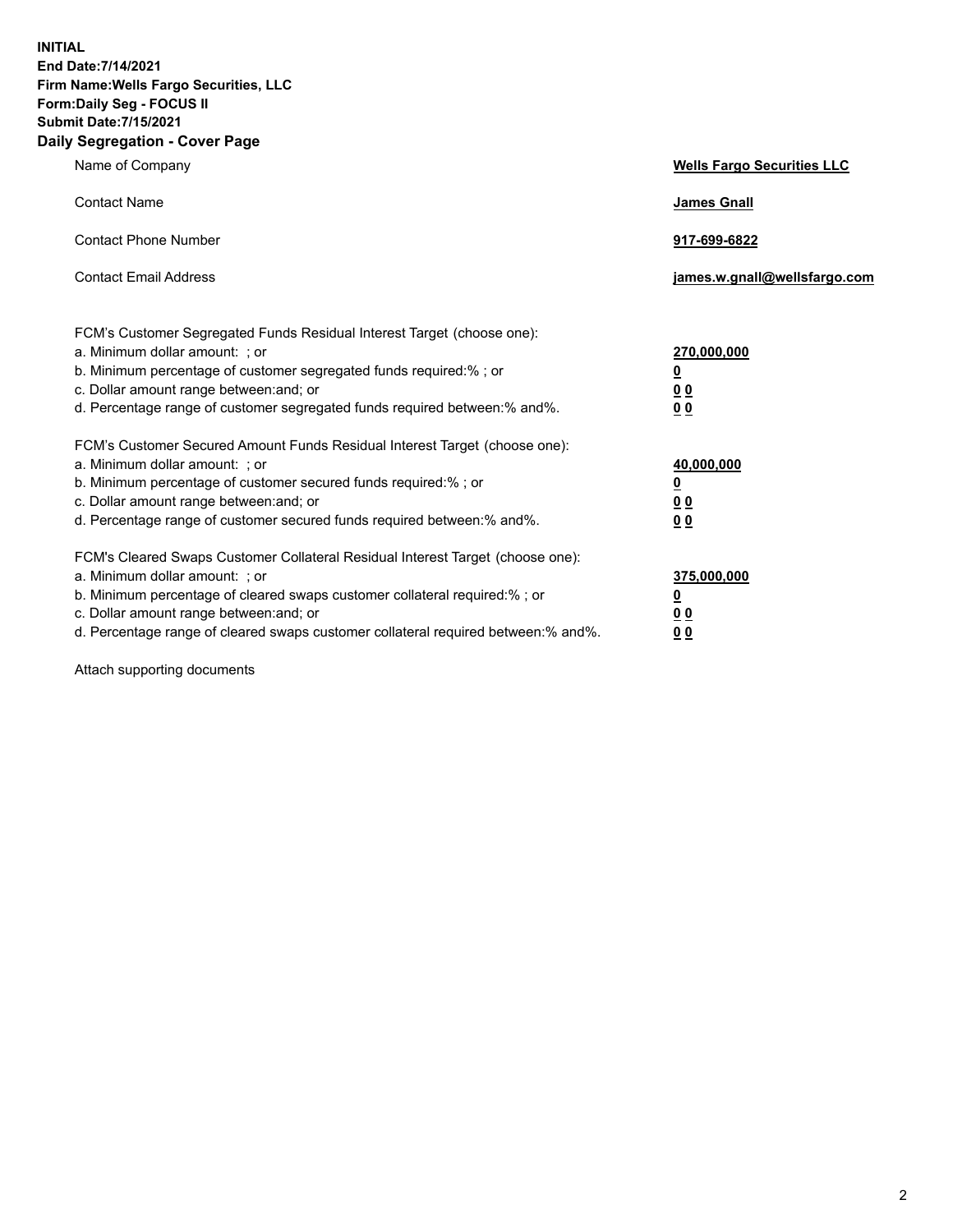**INITIAL End Date:7/14/2021 Firm Name:Wells Fargo Securities, LLC Form:Daily Seg - FOCUS II Submit Date:7/15/2021**

## **Daily Segregation - Secured Amounts**

|     | Foreign Futures and Foreign Options Secured Amounts                                         |                                   |
|-----|---------------------------------------------------------------------------------------------|-----------------------------------|
|     | Amount required to be set aside pursuant to law, rule or regulation of a foreign            | $0$ [7305]                        |
|     | government or a rule of a self-regulatory organization authorized thereunder                |                                   |
| 1.  | Net ledger balance - Foreign Futures and Foreign Option Trading - All Customers             |                                   |
|     | A. Cash                                                                                     | 239,397,388 [7315]                |
|     | B. Securities (at market)                                                                   | 201,159,440 [7317]                |
| 2.  | Net unrealized profit (loss) in open futures contracts traded on a foreign board of trade   | -1,526,134 [7325]                 |
| 3.  | Exchange traded options                                                                     |                                   |
|     | a. Market value of open option contracts purchased on a foreign board of trade              | 28 [7335]                         |
|     | b. Market value of open contracts granted (sold) on a foreign board of trade                | -12,341 [7337]                    |
| 4.  | Net equity (deficit) (add lines 1. 2. and 3.)                                               | 439,018,381 [7345]                |
| 5.  | Account liquidating to a deficit and account with a debit balances - gross amount           | 2,440,209 [7351]                  |
|     | Less: amount offset by customer owned securities                                            | -2,414,099 [7352] 26,110 [7354]   |
| 6.  | Amount required to be set aside as the secured amount - Net Liquidating Equity              | 439,044,491 [7355]                |
|     | Method (add lines 4 and 5)                                                                  |                                   |
| 7.  | Greater of amount required to be set aside pursuant to foreign jurisdiction (above) or line | 439,044,491 [7360]                |
|     | 6.                                                                                          |                                   |
|     | FUNDS DEPOSITED IN SEPARATE REGULATION 30.7 ACCOUNTS                                        |                                   |
| 1.  | Cash in banks                                                                               |                                   |
|     | A. Banks located in the United States                                                       | 67,253,692 [7500]                 |
|     | B. Other banks qualified under Regulation 30.7                                              | 36,415,059 [7520] 103,668,751     |
|     |                                                                                             | [7530]                            |
| 2.  | Securities                                                                                  |                                   |
|     | A. In safekeeping with banks located in the United States                                   | 126,276,604 [7540]                |
|     | B. In safekeeping with other banks qualified under Regulation 30.7                          | 0 [7560] 126,276,604 [7570]       |
| 3.  | Equities with registered futures commission merchants                                       |                                   |
|     | A. Cash                                                                                     | 74,921,729 [7580]                 |
|     | <b>B.</b> Securities                                                                        | 94,900,320 [7590]                 |
|     | C. Unrealized gain (loss) on open futures contracts                                         | 44,239,385 [7600]                 |
|     | D. Value of long option contracts                                                           | 28 [7610]                         |
|     | E. Value of short option contracts                                                          | -12,341 [7615] 125,570,351 [7620] |
| 4.  | Amounts held by clearing organizations of foreign boards of trade                           |                                   |
|     | A. Cash                                                                                     | $0$ [7640]                        |
|     | <b>B.</b> Securities                                                                        | $0$ [7650]                        |
|     | C. Amount due to (from) clearing organization - daily variation                             | $0$ [7660]                        |
|     | D. Value of long option contracts                                                           | $0$ [7670]                        |
|     | E. Value of short option contracts                                                          | 0 [7675] 0 [7680]                 |
| 5.  | Amounts held by members of foreign boards of trade                                          |                                   |
|     | A. Cash                                                                                     | -29,044,987 [7700]                |
|     | <b>B.</b> Securities                                                                        | 200,114,098 [7710]                |
|     | C. Unrealized gain (loss) on open futures contracts                                         | 33,363,573 [7720]                 |
|     | D. Value of long option contracts                                                           | $0$ [7730]                        |
|     | E. Value of short option contracts                                                          | 0 [7735] 204,432,684 [7740]       |
| 6.  | Amounts with other depositories designated by a foreign board of trade                      | $0$ [7760]                        |
| 7.  | Segregated funds on hand                                                                    | $0$ [7765]                        |
| 8.  | Total funds in separate section 30.7 accounts                                               | 559,948,390 [7770]                |
| 9.  | Excess (deficiency) Set Aside for Secured Amount (subtract line 7 Secured Statement         | 120,903,899 [7380]                |
|     | Page 1 from Line 8)                                                                         |                                   |
| 10. | Management Target Amount for Excess funds in separate section 30.7 accounts                 | 40,000,000 [7780]                 |

- 
- 11. Excess (deficiency) funds in separate 30.7 accounts over (under) Management Target **80,903,899** [7785]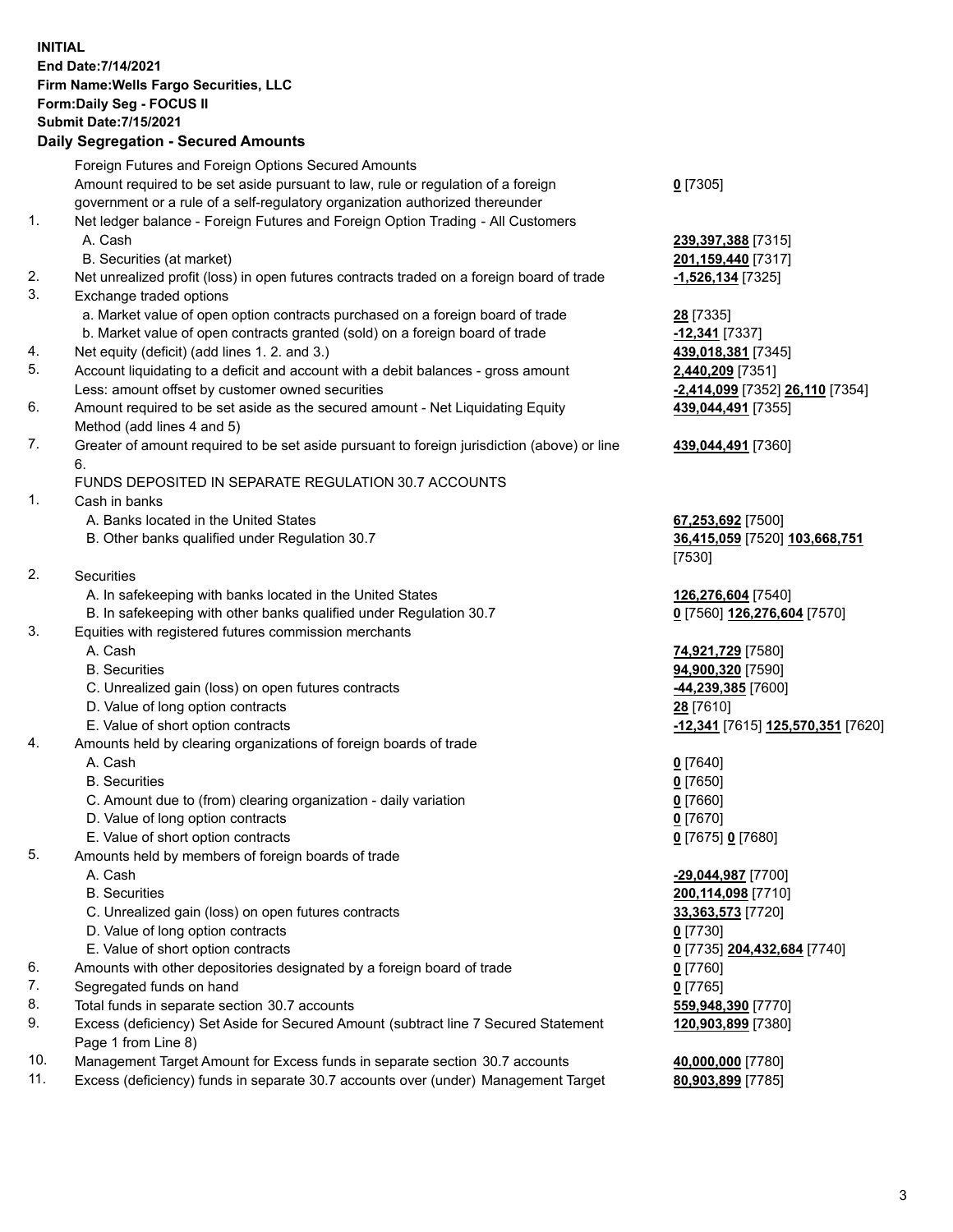**INITIAL End Date:7/14/2021 Firm Name:Wells Fargo Securities, LLC Form:Daily Seg - FOCUS II Submit Date:7/15/2021**

## **Daily Segregation - Segregation Statement**

SEGREGATION REQUIREMENTS(Section 4d(2) of the CEAct)

| $\mathbf{1}$ . | Net ledger balance                                                                  |                               |
|----------------|-------------------------------------------------------------------------------------|-------------------------------|
|                | A. Cash                                                                             | 3,921,798,171 [7010]          |
|                | B. Securities (at market)                                                           | 1,938,990,473 [7020]          |
| 2.             | Net unrealized profit (loss) in open futures contracts traded on a contract market  | -1,248,387,968 [7030]         |
| 3.             | Exchange traded options                                                             |                               |
|                | A. Add market value of open option contracts purchased on a contract market         | 1,331,312,444 [7032]          |
|                | B. Deduct market value of open option contracts granted (sold) on a contract market | -1,373,712,564 [7033]         |
| 4.             | Net equity (deficit) (add lines 1, 2 and 3)                                         | 4,570,000,556 [7040]          |
| 5.             | Accounts liquidating to a deficit and accounts with                                 |                               |
|                | debit balances - gross amount                                                       | 147, 146, 545 [7045]          |
|                | Less: amount offset by customer securities                                          | -145,959,447 [7047] 1,187,098 |
|                |                                                                                     | [7050]                        |
| 6.             | Amount required to be segregated (add lines 4 and 5)                                | 4,571,187,654 [7060]          |
|                | FUNDS IN SEGREGATED ACCOUNTS                                                        |                               |
| 7.             | Deposited in segregated funds bank accounts                                         |                               |
|                | A. Cash                                                                             | 130,719,615 [7070]            |
|                | B. Securities representing investments of customers' funds (at market)              | 190,134,874 [7080]            |
|                | C. Securities held for particular customers or option customers in lieu of cash (at | 895,501,103 [7090]            |
|                | market)                                                                             |                               |
| 8.             | Margins on deposit with derivatives clearing organizations of contract markets      |                               |
|                | A. Cash                                                                             | 1,784,382,299 [7100]          |
|                | B. Securities representing investments of customers' funds (at market)              | 1,090,105,199 [7110]          |
|                | C. Securities held for particular customers or option customers in lieu of cash (at | 1,043,489,370 [7120]          |
|                | market)                                                                             |                               |
| 9.             | Net settlement from (to) derivatives clearing organizations of contract markets     | -17,774,114 [7130]            |
| 10.            | Exchange traded options                                                             |                               |
|                | A. Value of open long option contracts                                              | 1,331,312,444 [7132]          |
|                | B. Value of open short option contracts                                             | -1,373,712,564 [7133]         |
| 11.            | Net equities with other FCMs                                                        |                               |
|                | A. Net liquidating equity                                                           | $0$ [7140]                    |
|                | B. Securities representing investments of customers' funds (at market)              | $0$ [7160]                    |
|                | C. Securities held for particular customers or option customers in lieu of cash (at | $0$ [7170]                    |
|                | market)                                                                             |                               |
| 12.            | Segregated funds on hand                                                            | $0$ [7150]                    |
| 13.            | Total amount in segregation (add lines 7 through 12)                                | 5,074,158,226 [7180]          |
| 14.            | Excess (deficiency) funds in segregation (subtract line 6 from line 13)             | 502,970,572 [7190]            |
| 15.            | Management Target Amount for Excess funds in segregation                            | 270,000,000 [7194]            |
| 16.            | Excess (deficiency) funds in segregation over (under) Management Target Amount      | 232,970,572 [7198]            |
|                | <b>Excess</b>                                                                       |                               |
|                |                                                                                     |                               |